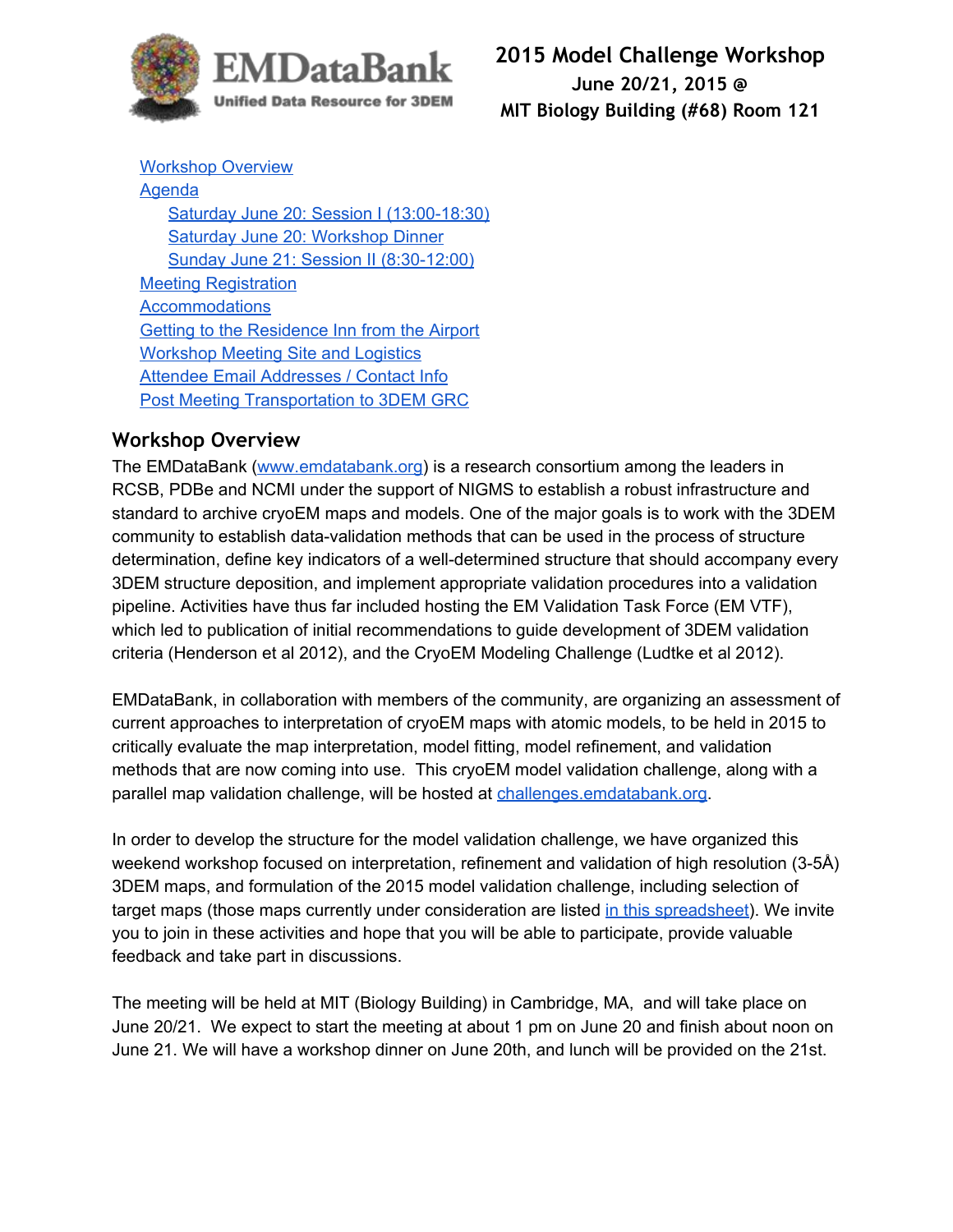# <span id="page-1-0"></span>**Agenda**

<span id="page-1-1"></span>**Saturday June 20: Session I (13:00-18:30)**

| Introduction: Wah Chiu and Paul Adams                                                                          | 13:00 | 13:30 |
|----------------------------------------------------------------------------------------------------------------|-------|-------|
| Practical experiences with high resolution cryoEM of membrane<br>proteins : Sjors Scheres (via teleconference) | 13:30 | 14:00 |
| GTPase activation mechanism in ribosome translocation studied by<br>cryo-EM : Joachim Frank                    | 14:00 | 14:30 |
| Practical experiences with large asymmetric complexes/flexible fitting:<br>Klaus Schulten                      | 14:30 | 15:00 |
| Practical experiences: Cory Hryc                                                                               | 15:00 | 15:30 |
| <b>Break</b>                                                                                                   | 15:30 | 16:00 |
| Ab initio model building and refinement: Frank Dimaio                                                          | 16:00 | 16:30 |
| Model optimization: Paul Adams                                                                                 | 16:30 | 17:00 |
| Model validation: Jamie Fraser                                                                                 | 17:00 | 17:30 |
| <b>Discussion</b>                                                                                              | 17:30 | 18:15 |
| About EMDataBank/Charge for Session II: Cathy Lawson                                                           | 18:15 | 18:30 |

#### **Modeller Questions:**

- How did you prepare your map for model building? (B-factors, segmentation, define molecular boundaries)
- How did you build your initial model? (de novo, homolog)
- How did you optimize your model? (refinement procedures)
- Did you check the complete biological assembly for clashes/model integrity?
- How did you validate your model (how do you know it is correct)?

#### **Modelling Software Developer Questions:**

- What kind of input is needed? (whole map, segmented map)
- Describe the algorithm in lay language
- How long does it take to run the method?
- What is the output of the modeling/optimization?
- What is the protocol for validation?
- Examples of application.

<span id="page-1-2"></span>**Saturday June 20: Workshop Dinner**

| Legal Seafoods Kendall Square 5 Cambridge Center | 22:00<br>19:00 |
|--------------------------------------------------|----------------|
|--------------------------------------------------|----------------|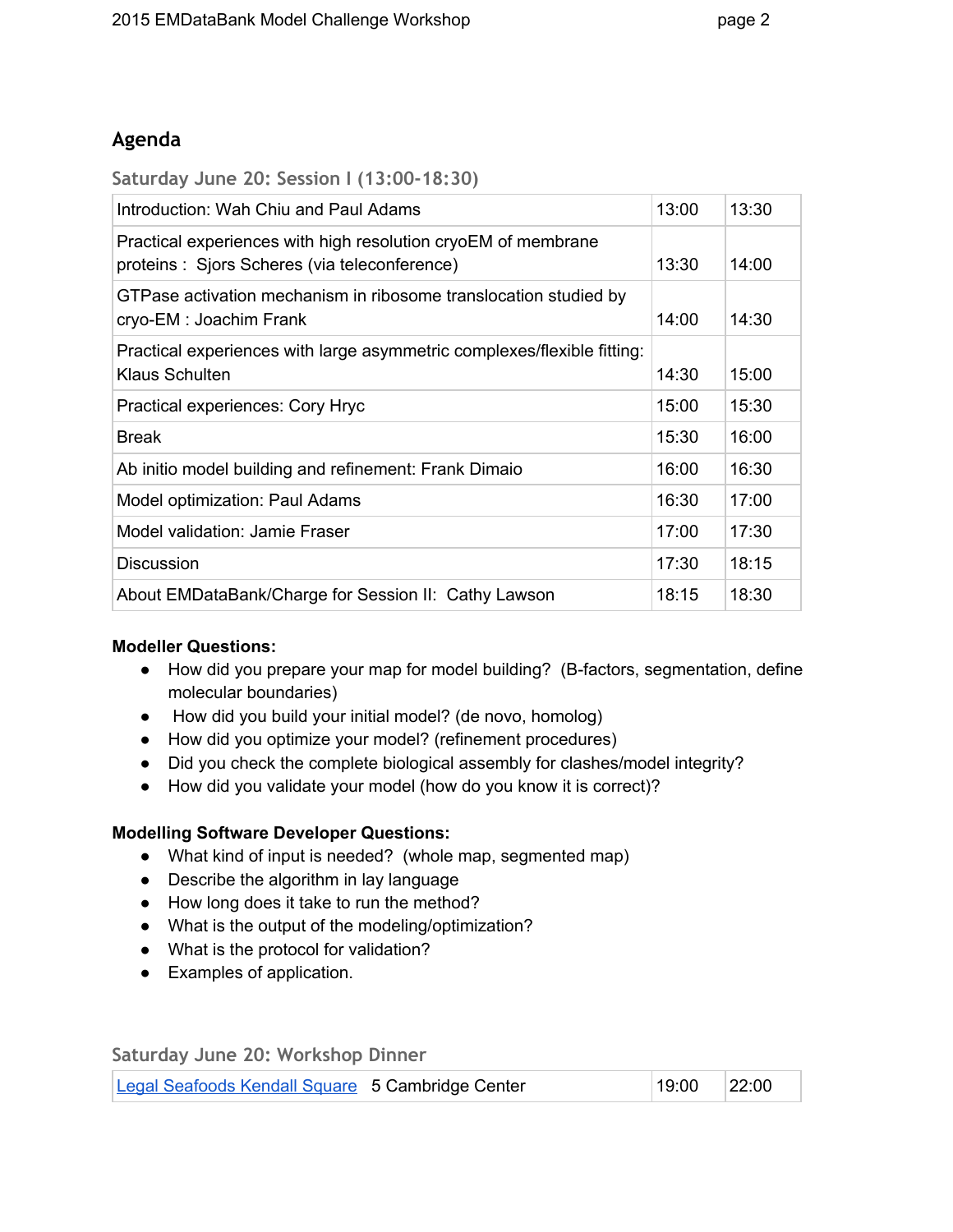<span id="page-2-0"></span>**Sunday June 21: Session II (8:30-12:00)**

| <b>Challenge Aims Discussion</b>                          |       |       |
|-----------------------------------------------------------|-------|-------|
| Aim 1: What should the scope of the challenge be?         | 8:30  | 9:15  |
| Aim 2: Define map data sets: candidate maps for challenge | 9:15  | 10:00 |
| Aim 3: What should the evaluation criteria be?            | 10:00 | 10:45 |
| Aim 4: Challenge logistics                                | 10:45 | 11:30 |
| Wrap up + Lunch (Sandwiches provided)                     | 11:30 | noon  |

## <span id="page-2-1"></span>**Meeting Registration**

[http://ncmi.bcm.edu/ncmi/events/workshops/workshops\\_144/workshop\\_home\\_html](http://ncmi.bcm.edu/ncmi/events/workshops/workshops_144/workshop_home_html)

# <span id="page-2-2"></span>**Accommodations**

The meeting hotel is the Residence Inn Boston [Cambridge.](http://www.marriott.com/hotels/travel/boscm-residence-inn-boston-cambridge/) (Rutgers Room Block # M3HHONB2"). The hotel address is 120 Broadway, Six Cambridge Center, Cambridge, MA 02142. Phone # is  $+1$ -617-349-0700. Check-in is at 4 pm and check-out is at noon. Parking is available for a fee. The contact phone number for the hotel is 1-800-331-3131 or  $+1$  617 349 0700. We will pay for two nights of your stay (one representative per laboratory, June 19-21).

# <span id="page-2-3"></span>**Getting to the Residence Inn from the Airport**

Estimated taxi fare is \$35, and estimated subway fare is \$3. The hotel is a short walk (0.2 miles) from the Red Line [MIT/Kendall](http://www.mbta.com/) Square subway stop. From the airport (BOS) take the Silver line to South Station (20 min), and then transfer to the Red Line to MIT/Kendall Square (10 min).

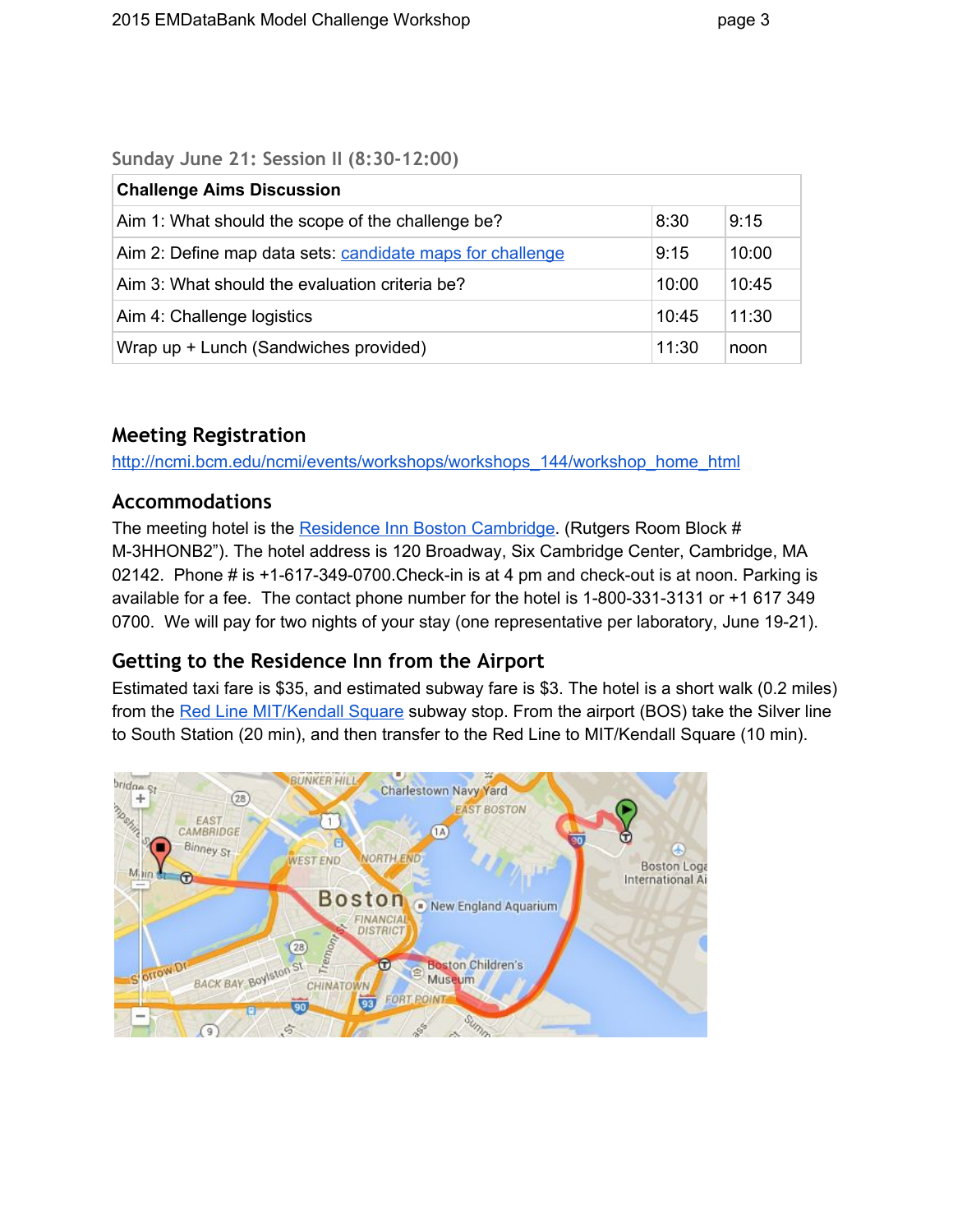<span id="page-3-0"></span>The meeting site is a short walking distance from the Hotel. The meeting will be held in the MIT Biology Building (#68), 31 Ames Street, conference room 121.



Building Access: The building will be locked over the weekend but we will have several key-cards. Call Wah or Cathy's cell (see next page) if you need access.

Computer: Choose "MIT" (free, no registration) or "MIT Guest" (free, with registration) for wireless access. [more](http://kb.mit.edu/confluence/display/istcontrib/The+MIT+GUEST+Wireless+Network) info at this link. Multiple outlet strips will be available to plug in your laptop. A projector will be available at the meeting for presentations.

## **Speakers please remember to bring any special adaptors required for your laptop.**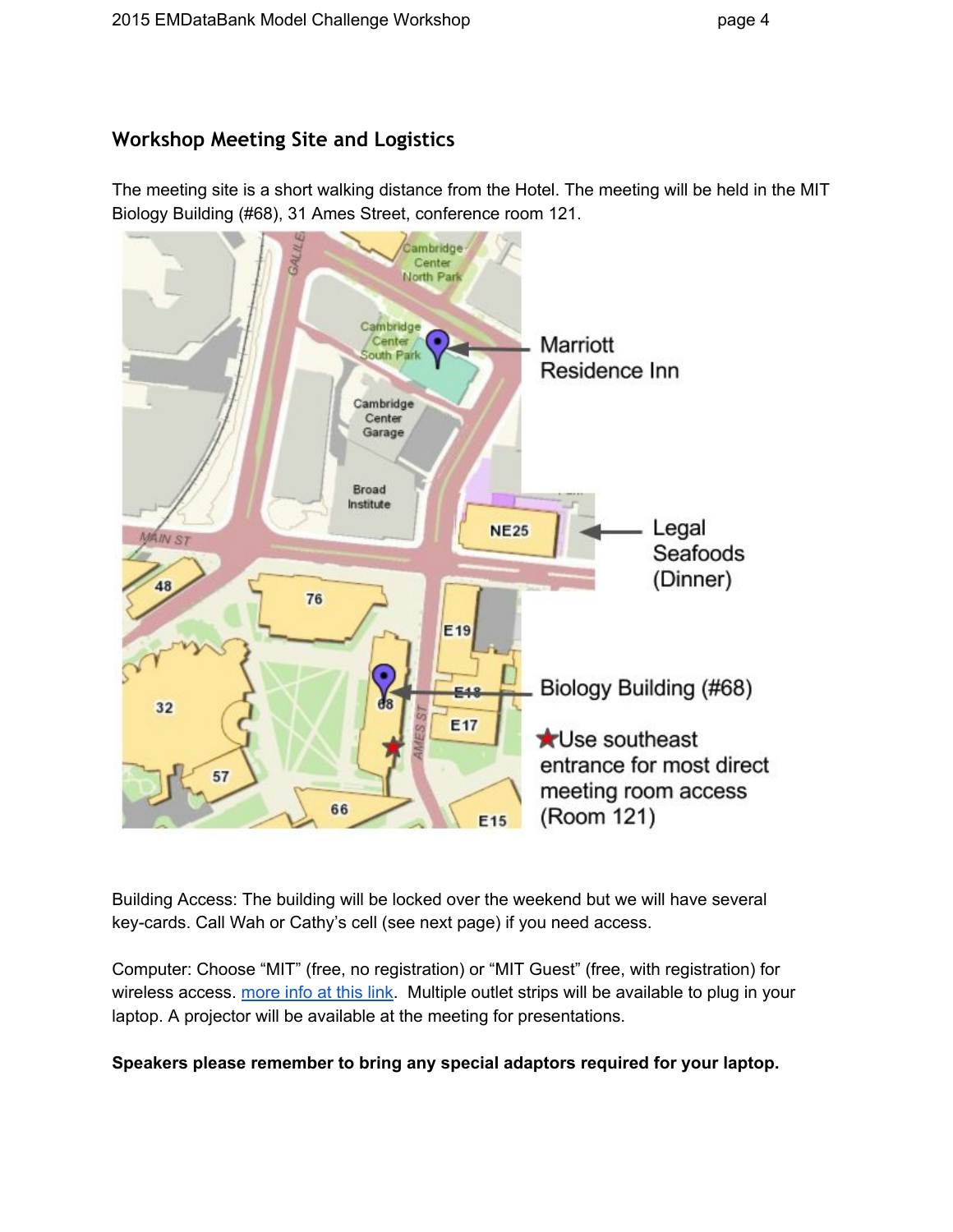#### <span id="page-4-0"></span>**Attendee Email Addresses / Contact Info**

Cathy cell: 732 277 0034 Wah cell: 713 870 5857

#### **Organizers**

Cathy Lawson [<cathy.lawson@rutgers.edu>](mailto:cathy.lawson@rutgers.edu), Wah Chiu [<wah@bcm.edu>](mailto:wah@bcm.edu), Paul Adams <**PDAdams@lbl.gov**> **EMDataBank Representatives** Helen Berman [<berman@rcsb.rutgers.edu](mailto:berman@rcsb.rutgers.edu)> Matthew Baker [<mbaker@bcm.edu>](mailto:mbaker@bcm.edu), Corey Hryc <httpc@bcm.edu>, Ardan Patwardhan [<ardan@ebi.ac.uk>](mailto:ardan@ebi.ac.uk), Greg Pintilie <[pintilie@bcm.edu](mailto:pintilie@bcm.edu)>, **Meeting Host** Jonathan Alan King [<jaking@mit.edu](mailto:jaking@mit.edu)> **Speakers/Attendees** Edward Brignole <br />
<u>contegents.edu</u>>, Cathy Drennan <[cdrennan@mit.edu>](mailto:cdrennan@mit.edu), Frank DiMaio [<dimaio@u.washington.edu>](mailto:dimaio@u.washington.edu), Joachim Frank <if2192@columbia.edu>, James Fraser <[james.fraser@ucsf.edu>](mailto:james.fraser@ucsf.edu), Tao Ju [<taoju@cse.wustl.edu>](mailto:taoju@cse.wustl.edu), Ryan McGreevy [<ryanmcgreevy@ks.uiuc.edu>](mailto:ryanmcgreevy@ks.uiuc.edu), Randy Read <rir27@cam.ac.uk>, Jane Richardson [<dcrjsr@kinemage.biochem.duke.edu](mailto:dcrjsr@kinemage.biochem.duke.edu)>, Klaus Schulten [<kschulte@ks.uiuc.edu>](mailto:kschulte@ks.uiuc.edu), Torsten Schwede [<torsten.schwede@unibas.ch>](mailto:torsten.schwede@unibas.ch), Abhishek Singharoy[<singharo@illinois.edu](mailto:singharo@illinois.edu)> Maya Topf [<m.topf@cryst.bbk.ac.uk>](mailto:m.topf@cryst.bbk.ac.uk)

**Remote Speaker** Sjors Scheres <scheres@mrc-lmb.cam.ac.uk>

**Remote Attendees** Axel Brunger <br/>
<u>connecteduxereduxereduxereduxereduxereduxereduxereduxereduxereduxereduxereduxereduxereduxereduxereduxereduxeredu</u> Gerard Kleywegt [<gerard@ebi.ac.uk>](mailto:gerard@ebi.ac.uk),

**Hotel/reimbursement** Connie Wallace <[cwallace@bcm.edu>](mailto:cwallace@bcm.edu),

**Registration website** Snekalatha Raveendran [<sraveend@bcm.edu>](mailto:sraveend@bcm.edu)

**MIT local contact** Cindy Woolley <[cwoolley@mit.edu](mailto:cwoolley@mit.edu)>

as of June 10: 22 on-site meeting attendees